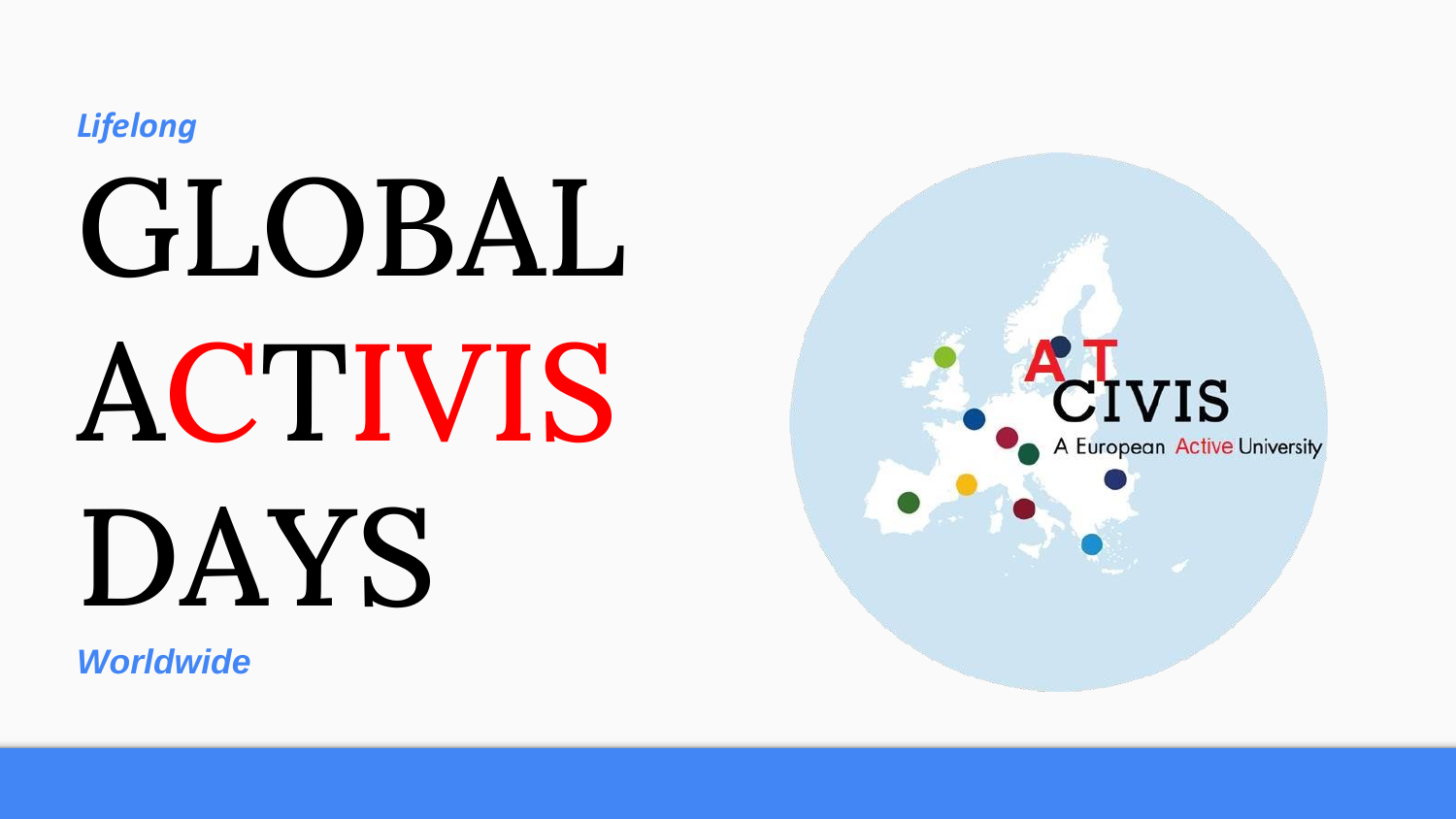

# Universit

### **MOVE TO PROVE**

**A social inclusive sports app for all of campus.**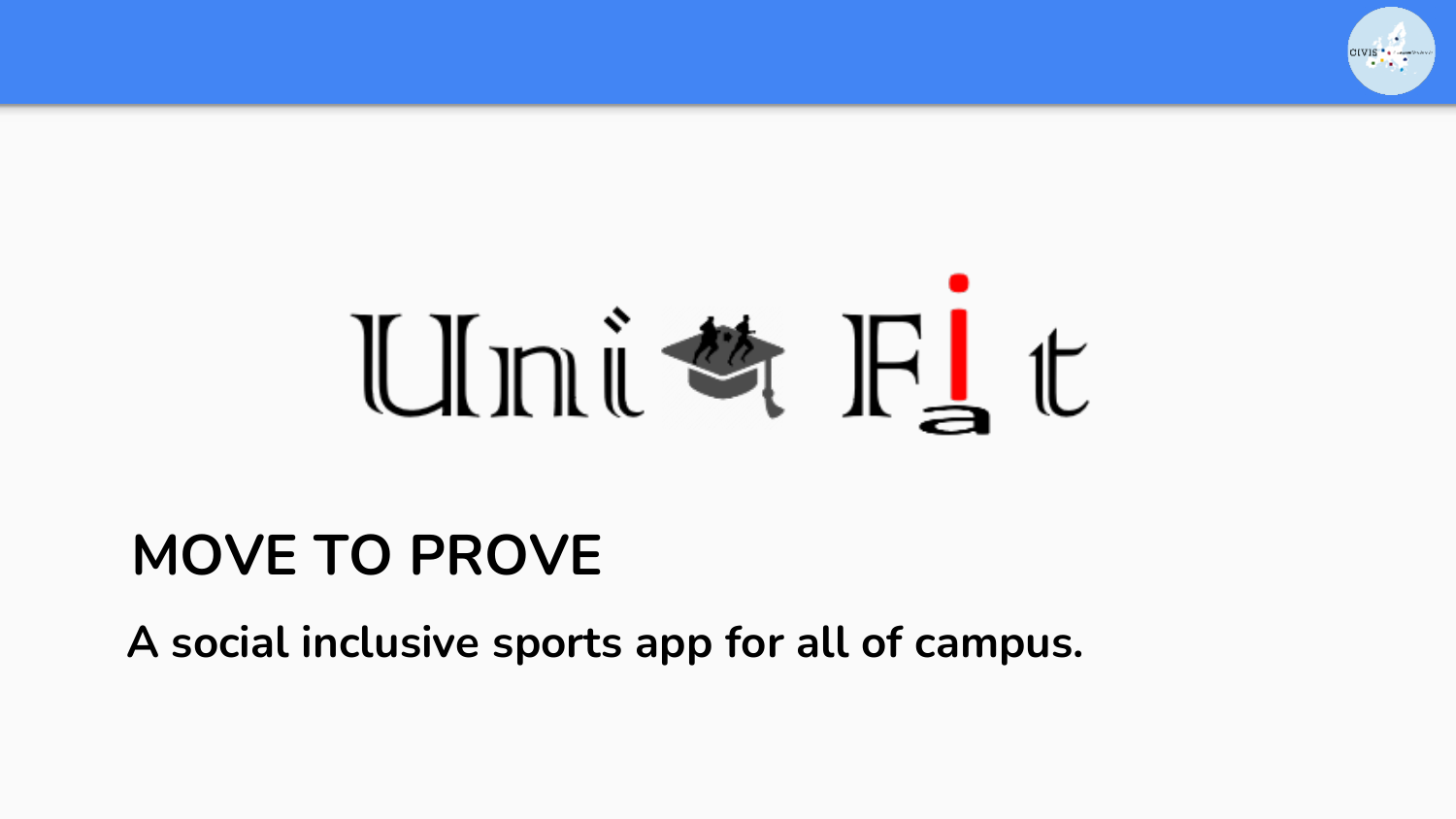#### App features



- Students and staff can earn points by practicing sports or being active. Points can be earned by, for example, measuring the distance covered or the amount of calories burned.
- This could be done through high impact sports (for instance football) or low impact activities (for instance yoga).
- There will also be daily challenges in different sports.
- There will then be rewards based on earned points to provide an incentive for students. Rewards may be free textbooks or private sports lessons.



Points can also be earned by taking photos when completing physical movement which can be shared on your app profile if you wish so students can join each other on campus.

- Another aspect of the app is the leaderboard. This ranks participants according to their levels of physical activity and encourages students to maintain a high score.
- A nation wide leaderboard could also be implemented where universities will be ranked against one another.

App notifications will be used to remind participants to complete physical activity and to provide daily health related facts.

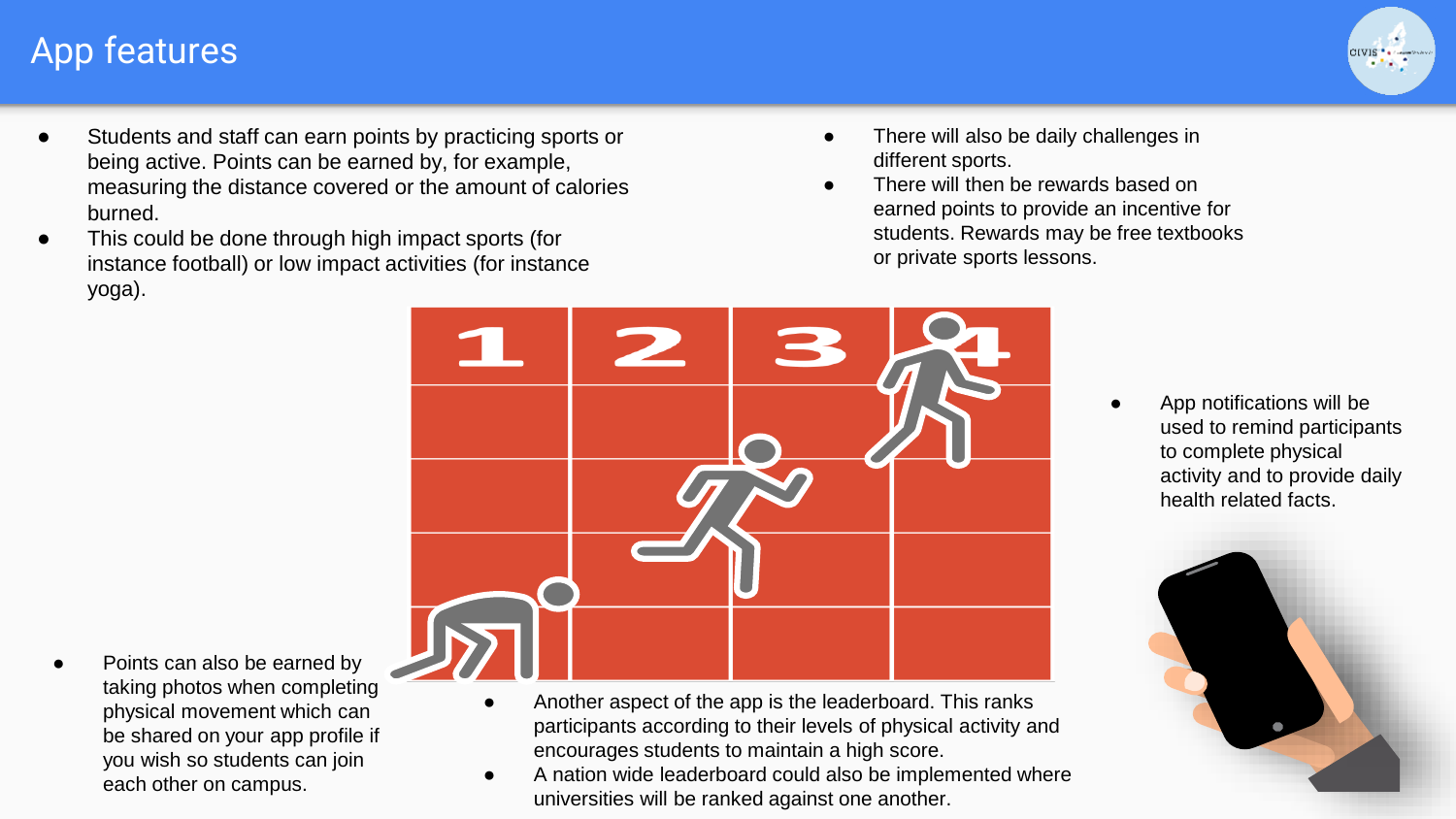#### **Feasibility**

The app would mainly be designed by Computer Science students at the universities. The project could count towards credits in a course or simply be considered an extracurricular activity (to the discretion of the university).

Further, the rewards will be the result of partnerships or volunteer work and therefore cost effective for the university. Sports Science students could also volunteer.

> The app will be free of charge for participants on IOS and Android devices. Advertising expenses will also be minimal due to promotion of the app on social media.

The app can also evolve in line with developments in technology to ensure it remains up to date.

Due to the flexibility with rewards and design of the app, universities can tailor the app to their individual requirements and student body.